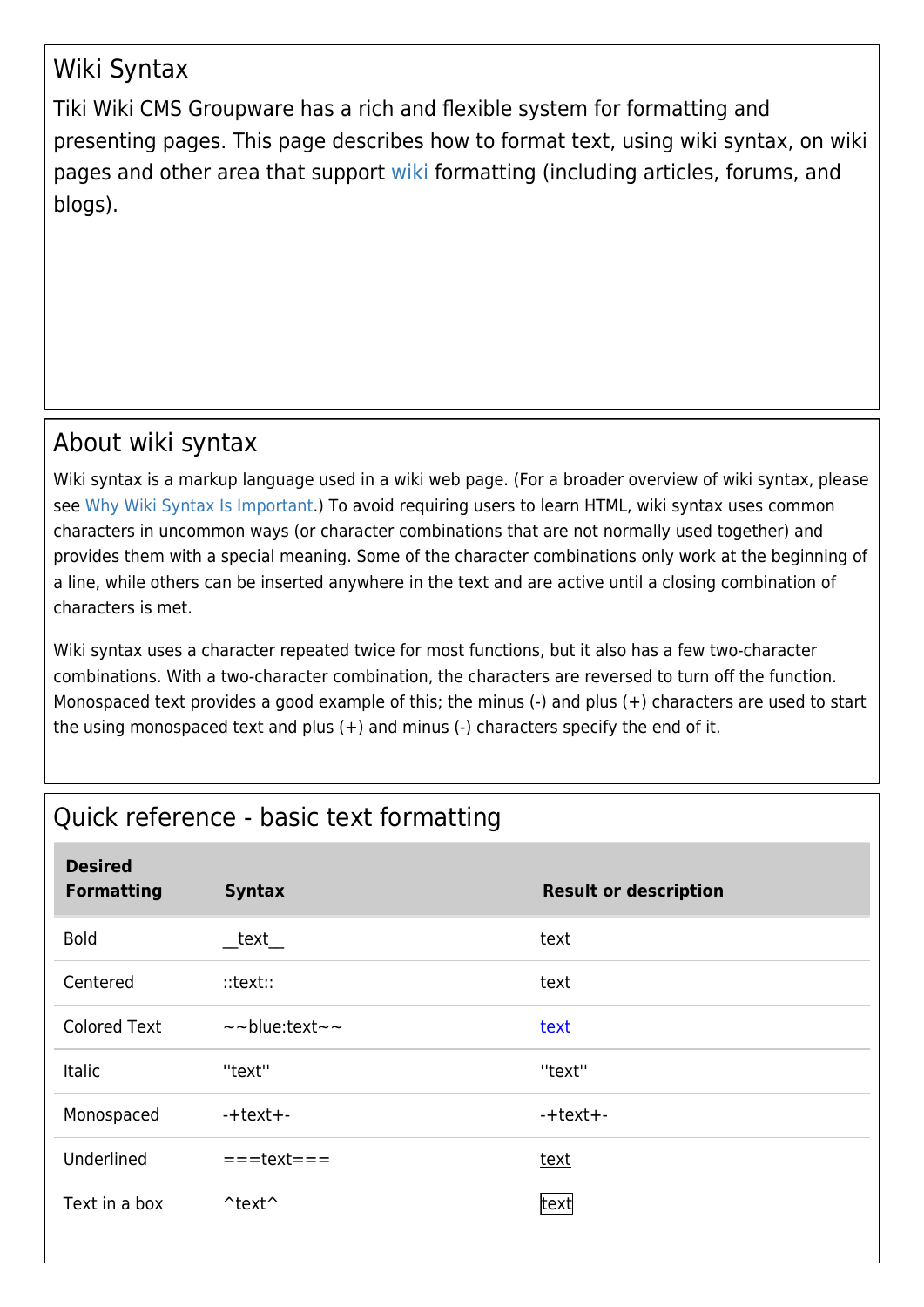| <b>Desired</b><br><b>Formatting</b> | <b>Syntax</b>                                                                                                              | <b>Result or description</b>                                                                                                              |
|-------------------------------------|----------------------------------------------------------------------------------------------------------------------------|-------------------------------------------------------------------------------------------------------------------------------------------|
| Display syntax                      | $\sim$ np $\sim$ not bold $\sim$ /np $\sim$                                                                                | $\sim$ np $\sim$ not bold $\sim$ /np $\sim$                                                                                               |
| Headings                            | !Heading 1<br>!!Heading 2<br>!!!Heading 3                                                                                  | Heading 1<br>Heading 2<br>Heading 3                                                                                                       |
| Show/Hide<br>sections               | $! +$ , !!-                                                                                                                | (Headings display with plus or minus<br>sign in brackets which, when clicked,<br>show or hide the content following the<br>heading.)      |
| Autonumbered<br>Headings            | $!#$ , $!#$ , $!+#$ , $!$ -#                                                                                               | (Headings display numbered in outline<br>format.)                                                                                         |
| Table of contents                   | {toc}, {maketoc}                                                                                                           | These create a table of contents for the<br>current page based on structures (toc) or<br>headings (maketoc).                              |
| Dynamic<br>variables                | %Name%                                                                                                                     | Inserts an editable variable. See<br>Dynamic Variable.                                                                                    |
| <b>External links</b>               | [http://example.com]<br>[http://example.com example.com]                                                                   | http://example.com<br>example.com                                                                                                         |
| Square brackets                     | $[$ [foo]                                                                                                                  | [foo]                                                                                                                                     |
| Wiki<br>references/links            | ((Homepage))<br>((Homepage the homepage))                                                                                  | Homepage<br>the homepage                                                                                                                  |
| Lists                               | * at the left margin for bullet lists<br># for numbered lists<br>; Word: definition for definiton lists                    | (Use $*$ or $#$ or ; and : at the left margin -<br>in left-to-right languages - to create<br>lists.)                                      |
| Indentation                         | + or ++ at the left margin                                                                                                 | (Creates an indent for each plus<br>character, useful in a list to place<br>following text at the same indent level as<br>the list item.) |
| Table                               | $  row1$ -col1 $ row1$ -col2 $ row1$ -col3<br>(here you need a physical carriage<br>returns) row2-col1   row2-col2   row2- | row1-col2<br>row1-col3<br>row1-col1<br>row2-col1<br>row2-col2<br>row <sub>2-col3</sub>                                                    |
| Title bar                           | $col3$   <br>$-$ Title $=$ -                                                                                               | Title                                                                                                                                     |